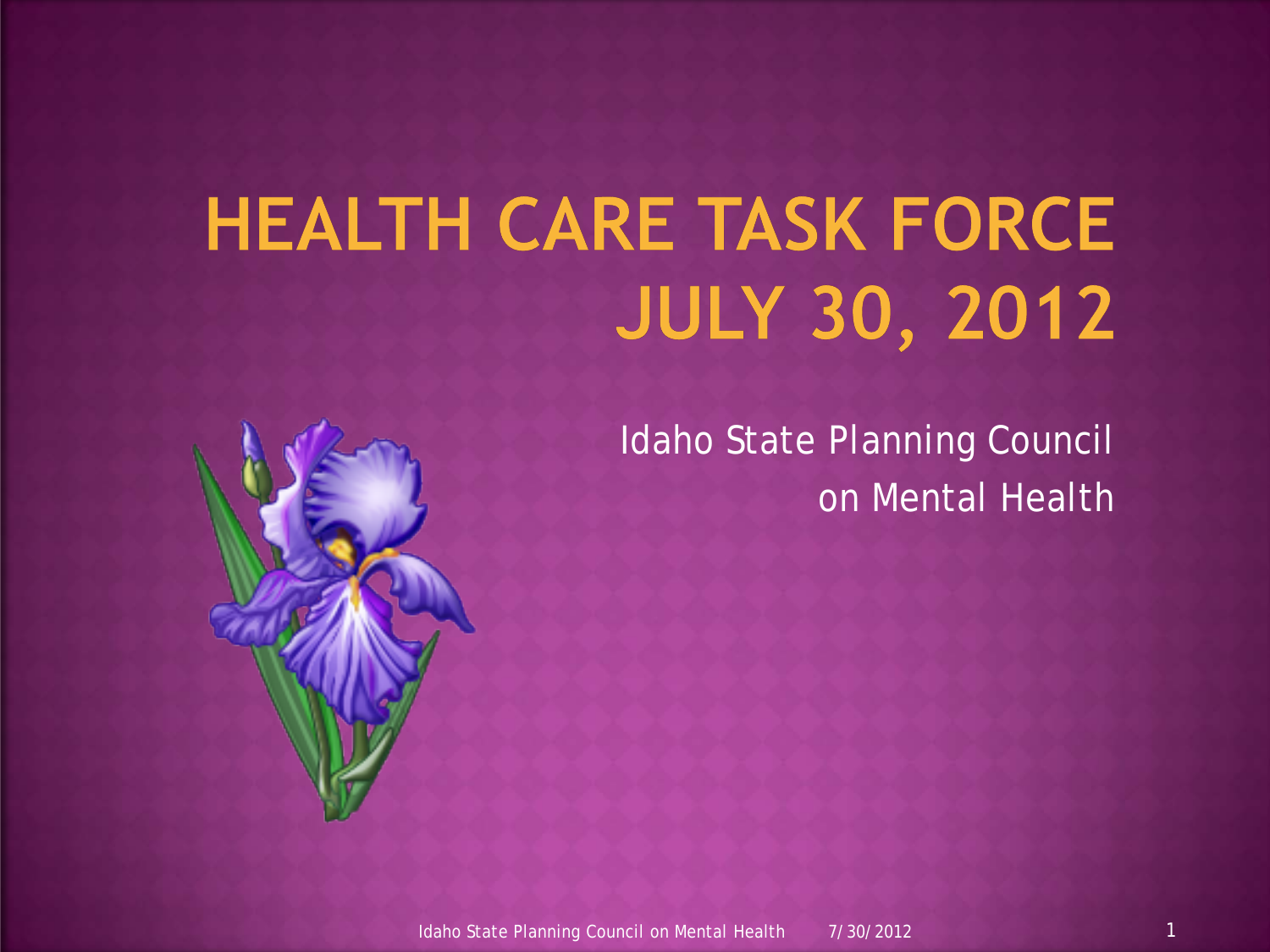### **WHAT IS A MENTAL HEALTH** PLANNING COUNCIL?

The Idaho State Planning Council was established in accordance with the Federal Public Health Services Act Title 42 of the United States Code and Idaho Code 39-3125 to serve as advocates, and to allow public input into the planning, improvement, and implementation of mental health services in the State of Idaho.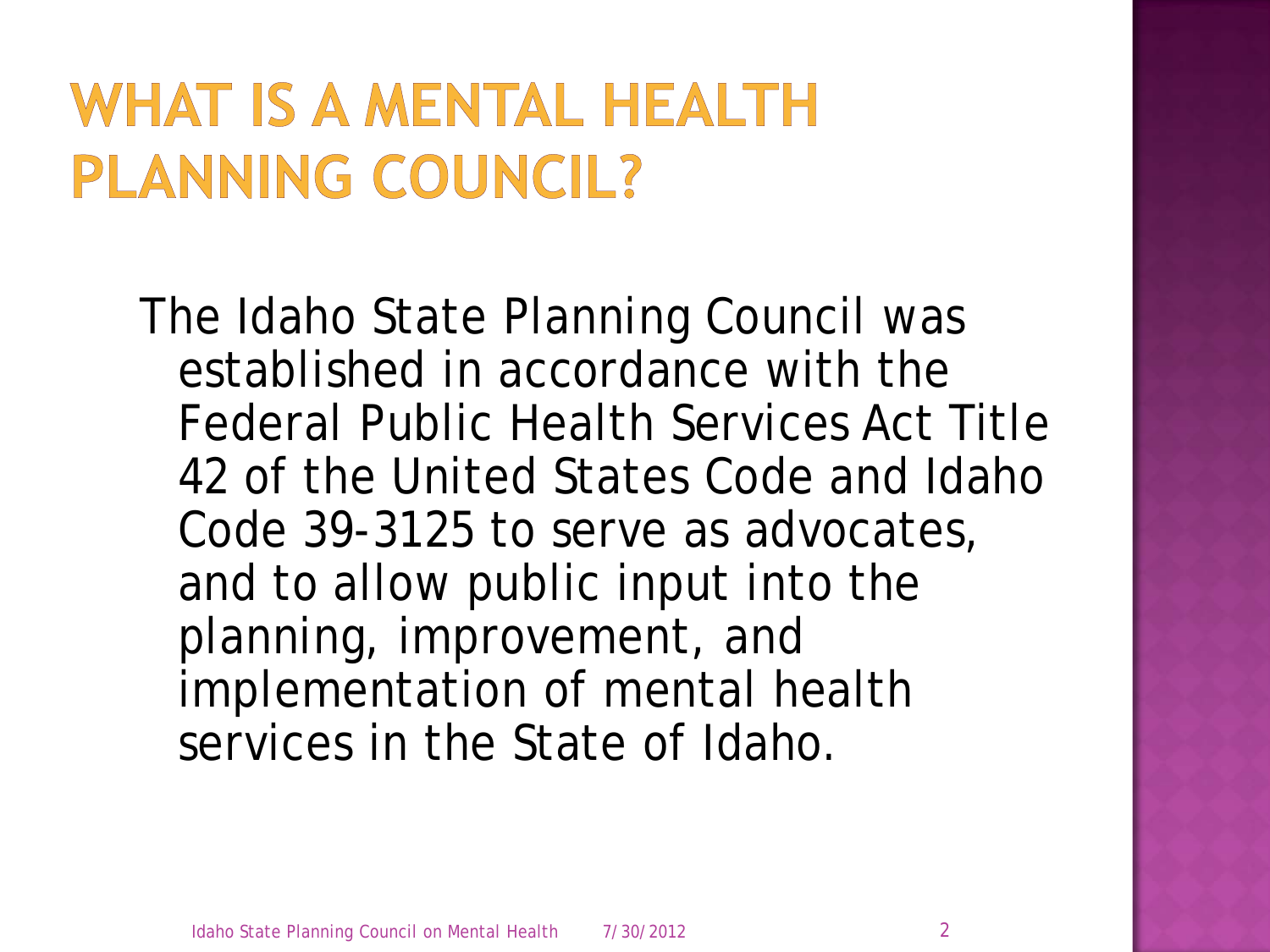### **WHO WE ARE**

Relevant agencies: Housing Law Enforcement Education Health and Welfare

Consumers of mental health services: Adult consumers Families of children Youth

All regions in the state are represented by Regional Mental Health Board members.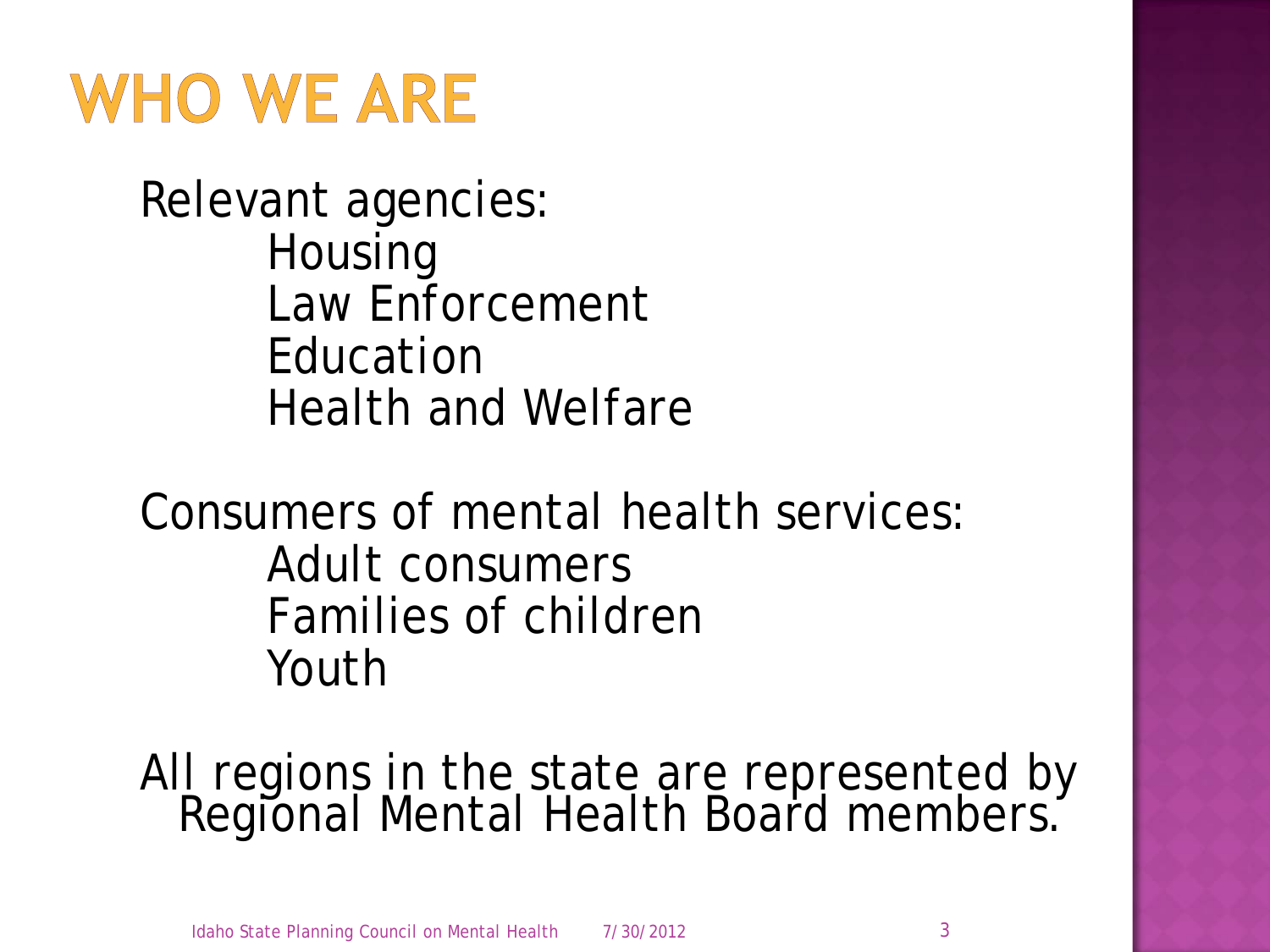## OUR VISION

• Idaho citizens and their families have appropriate access to quality services provided through the publicly funded behavioral health system that is coordinated, effective, accountable, and focused on recovery.\*

#### *\* Behavioral Health Interagency Cooperative*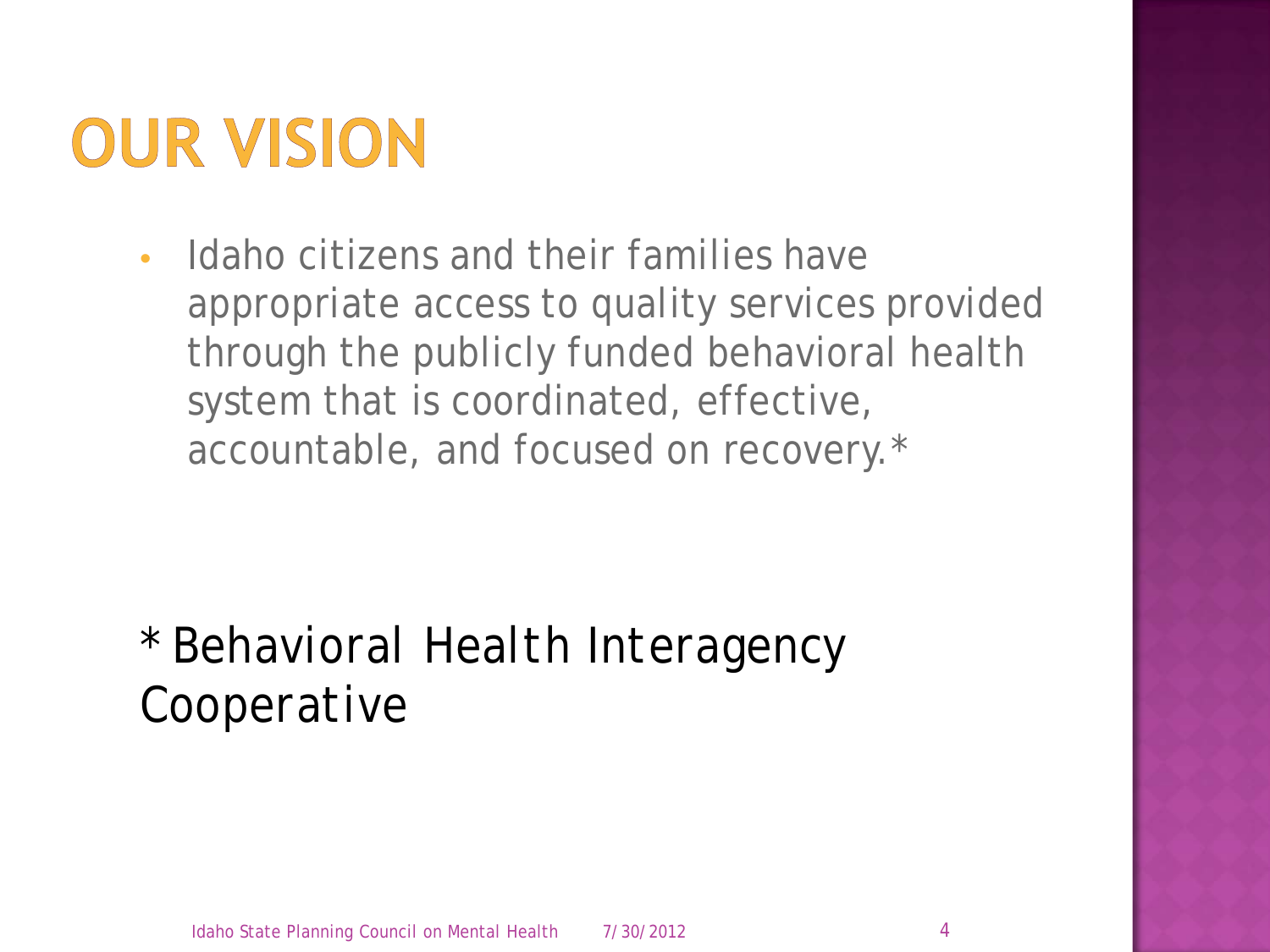

 Mental health is an essential part of overall health

 Persons/children with access to appropriate treatment and resources can RECOVER and become productive citizens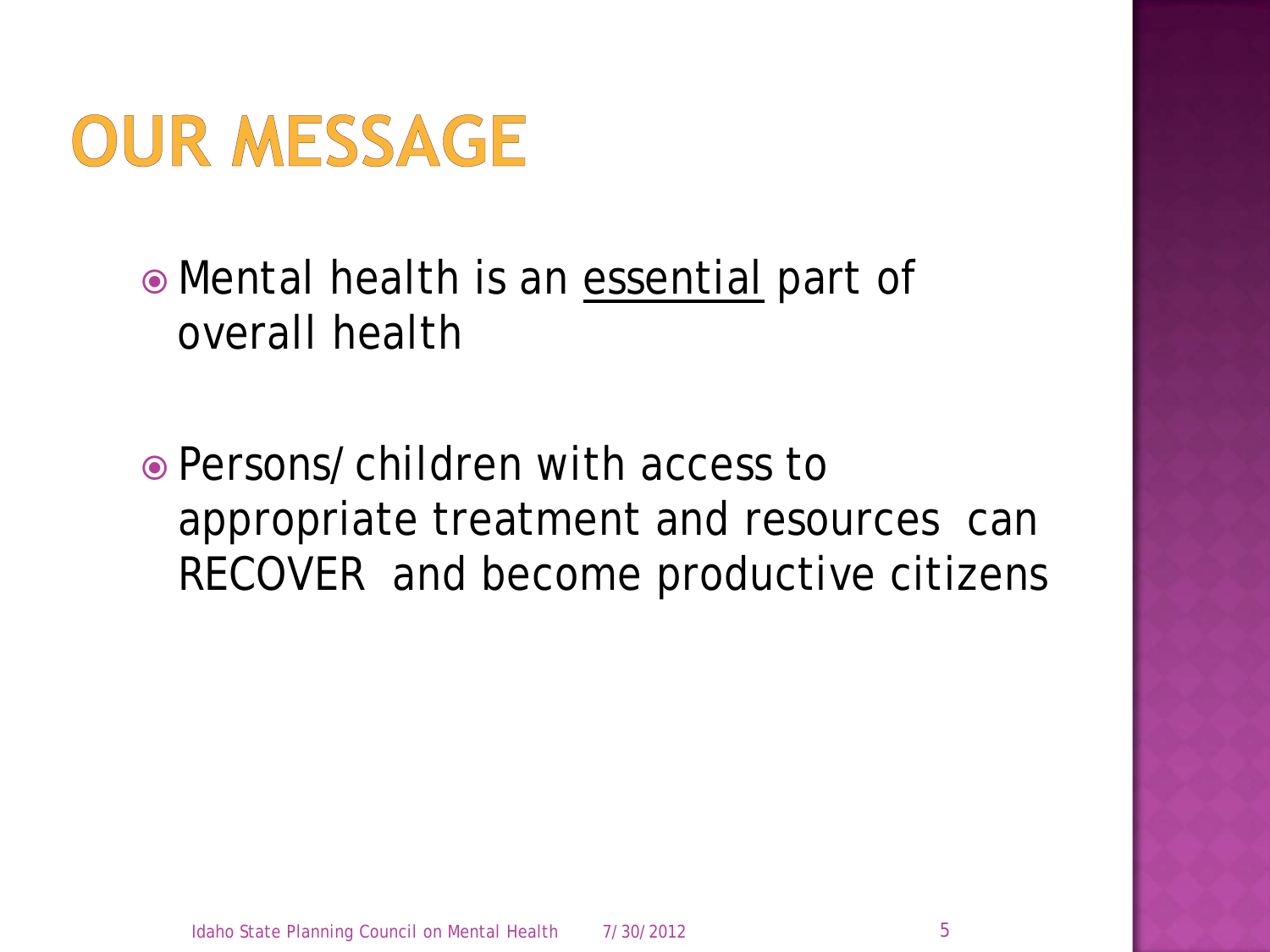### A RECOVERY STORY...

#### **JOHN'S RECOVERY STORY**

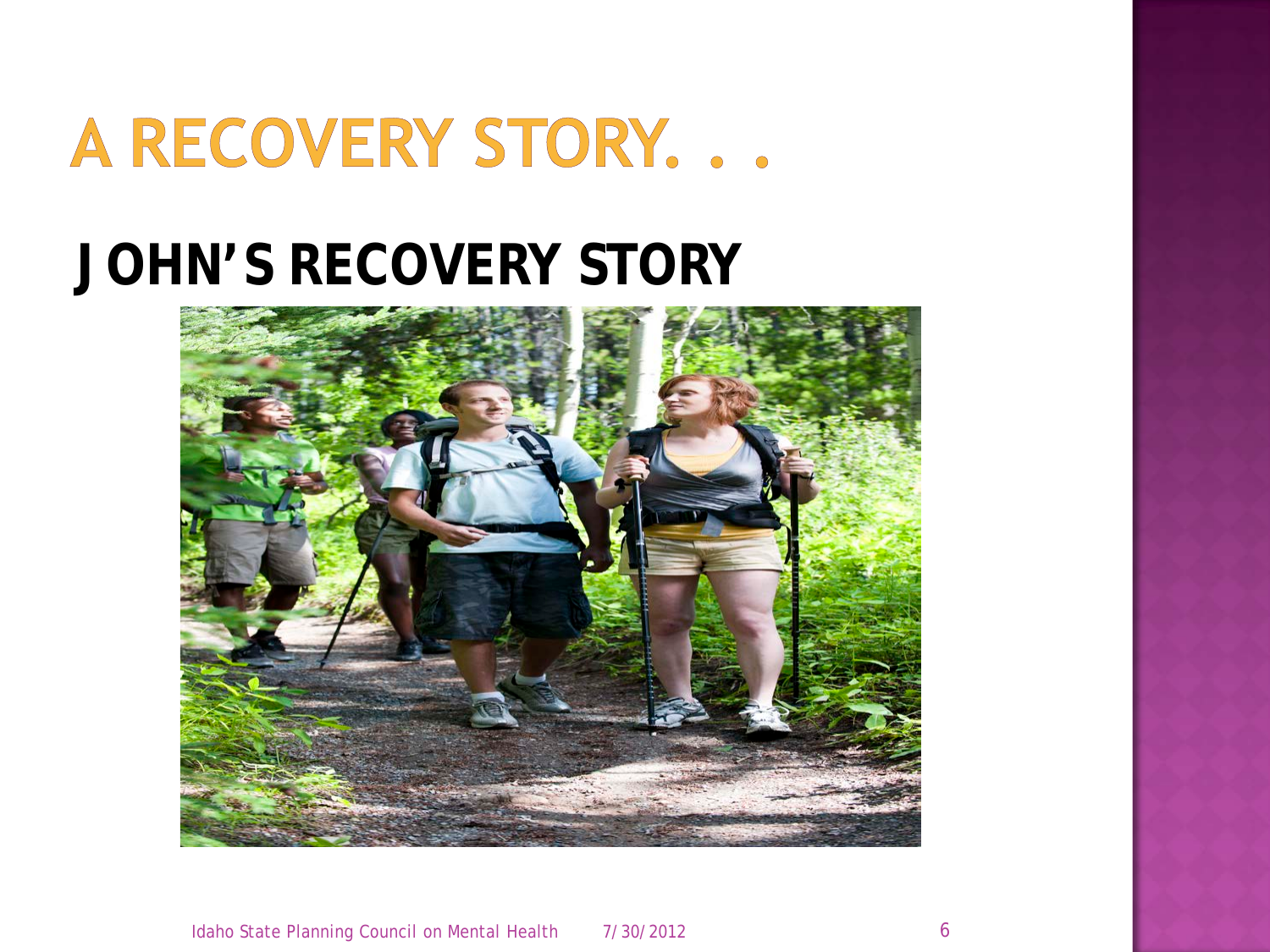# WHAT DOES IDAHO NEED TO DO **INCREASE THE NUMBER OF PEOPLE WHO DO RECOVER?**

Consider housing as a priority.

- Housing is an essential component for recovery.
- A home offers a sense of belonging, safety, and comfort.
- Provide for Early Intervention.
	- Waiting for crises costs more money.

Assure access to services in rural area.

- Uses family safety net.
- Provides familiarity by keeping the person in their own community.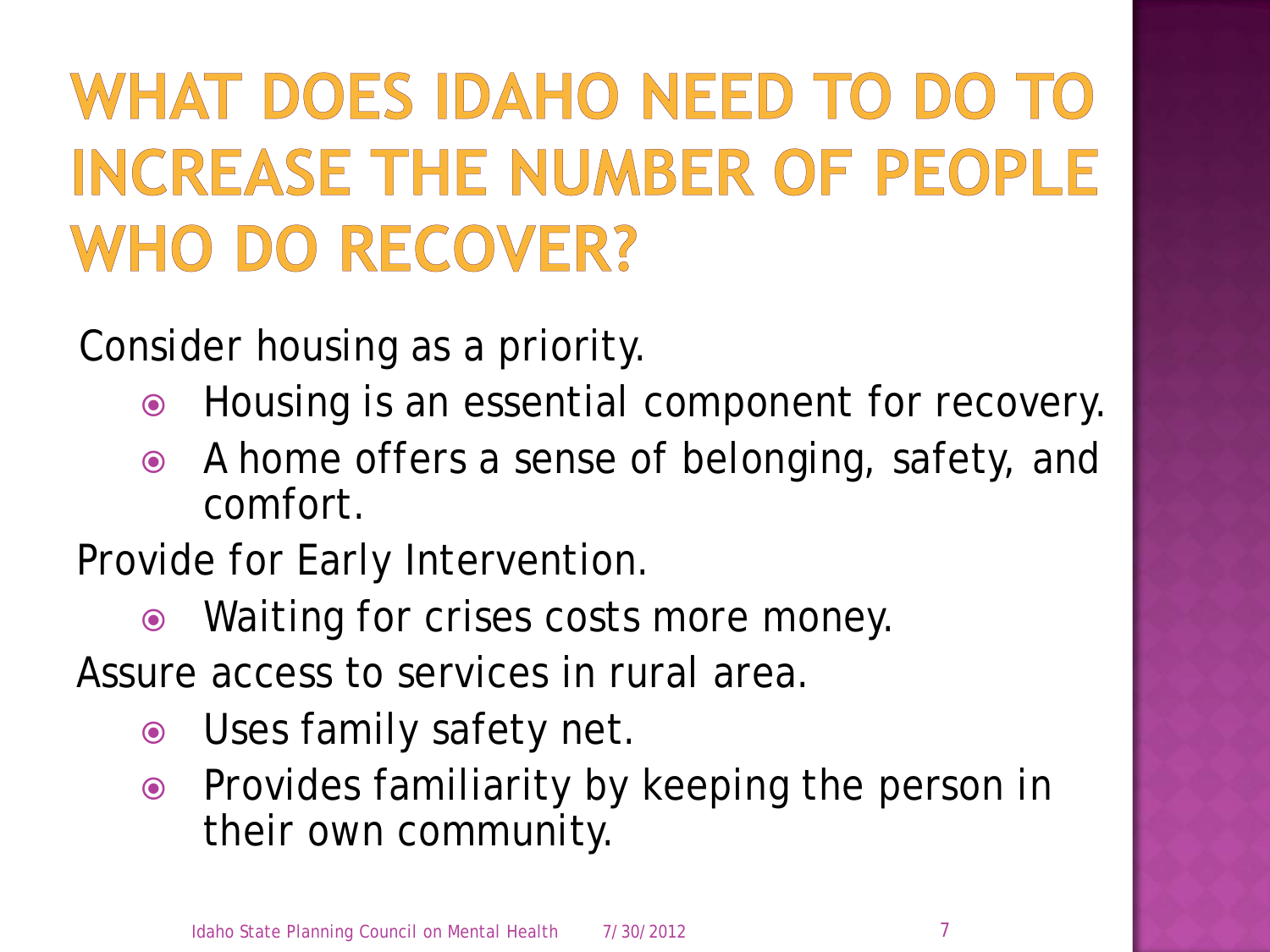

• More suicides

**Idaho and U.S. Resident Suicide Death Rates 1995- 2010**



Rate: number of deaths per 100,000 population

U.S. source: Centers for Disease Control and Prevention, CDC Wonder Mortality Query System. Idaho Source: Bureau of Vital Records and Health Statistics; Idaho Department of Health and Welfare (9/2011)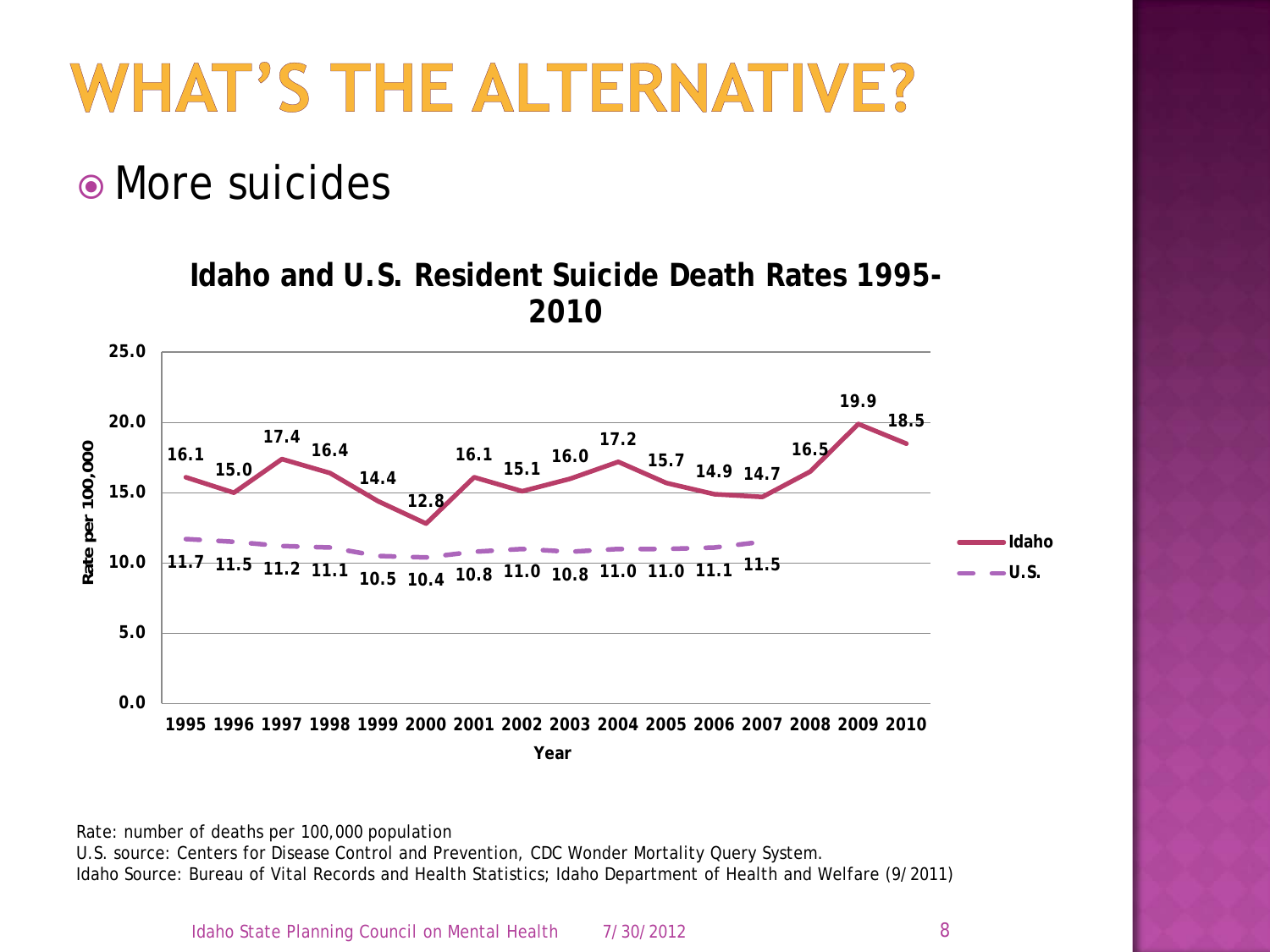### MORE COSTLY HOSPITALIZATIONS

#### Example: Region 2

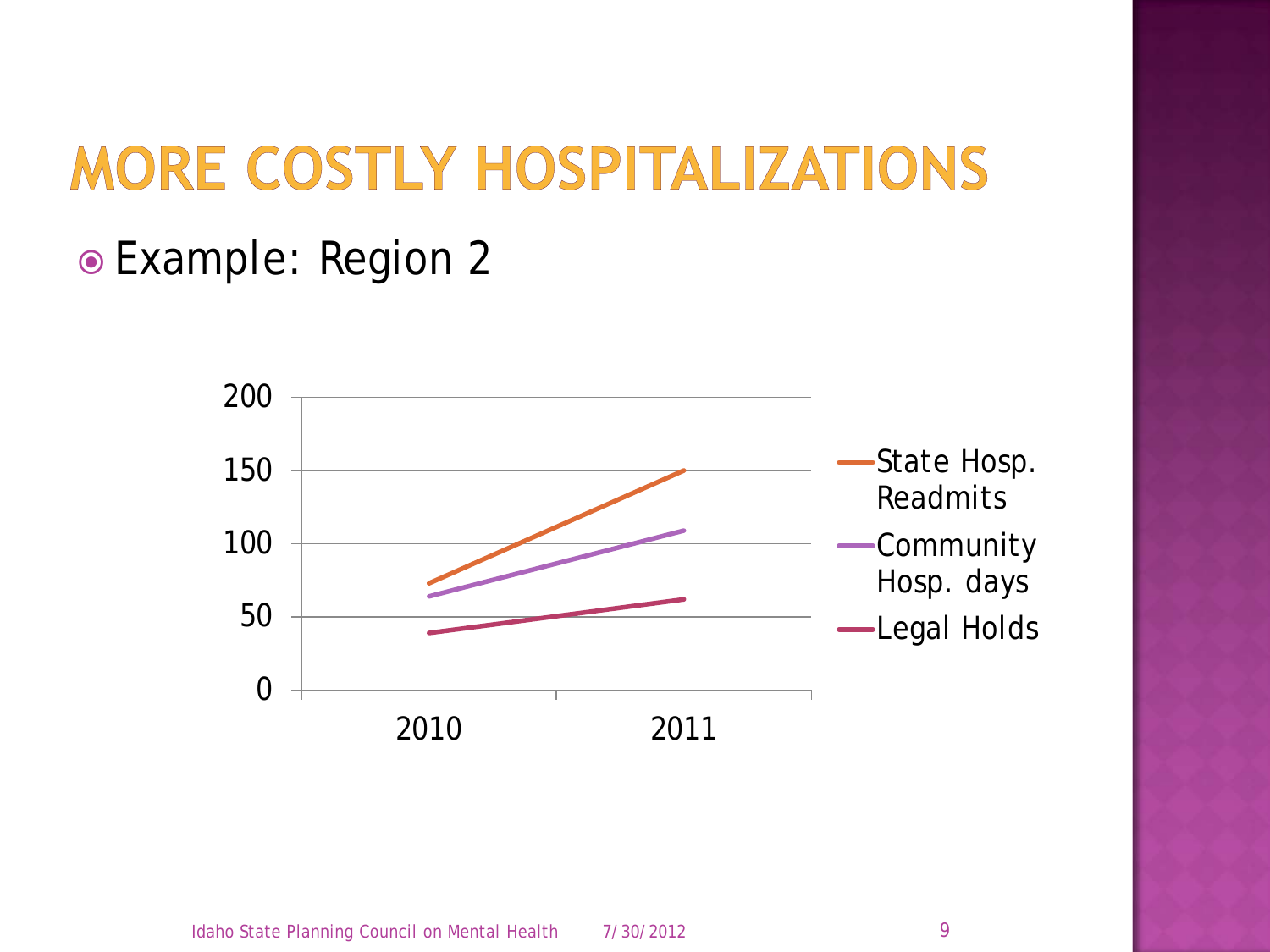#### **Mental Health Holds**

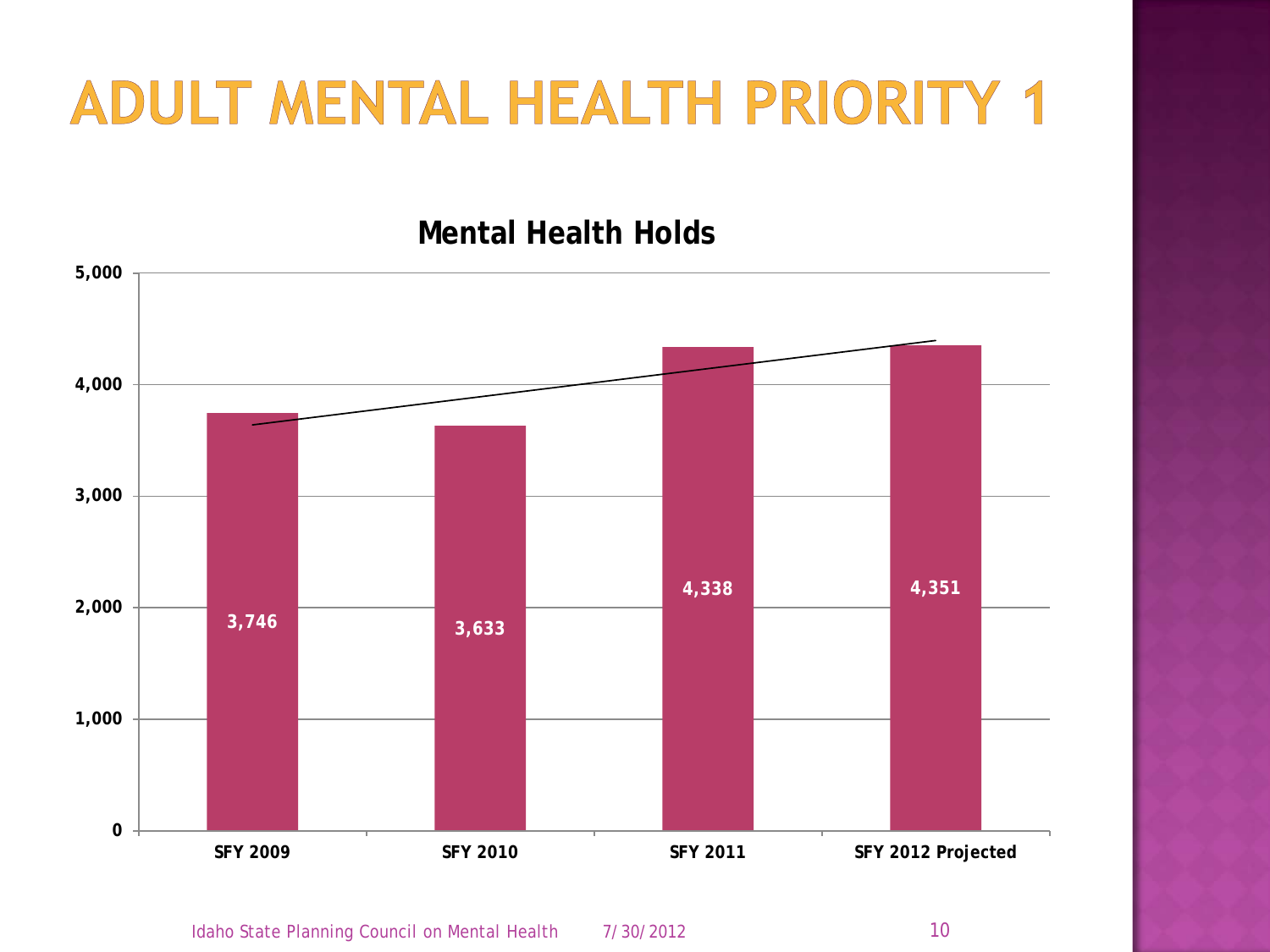#### **Total Commitments**

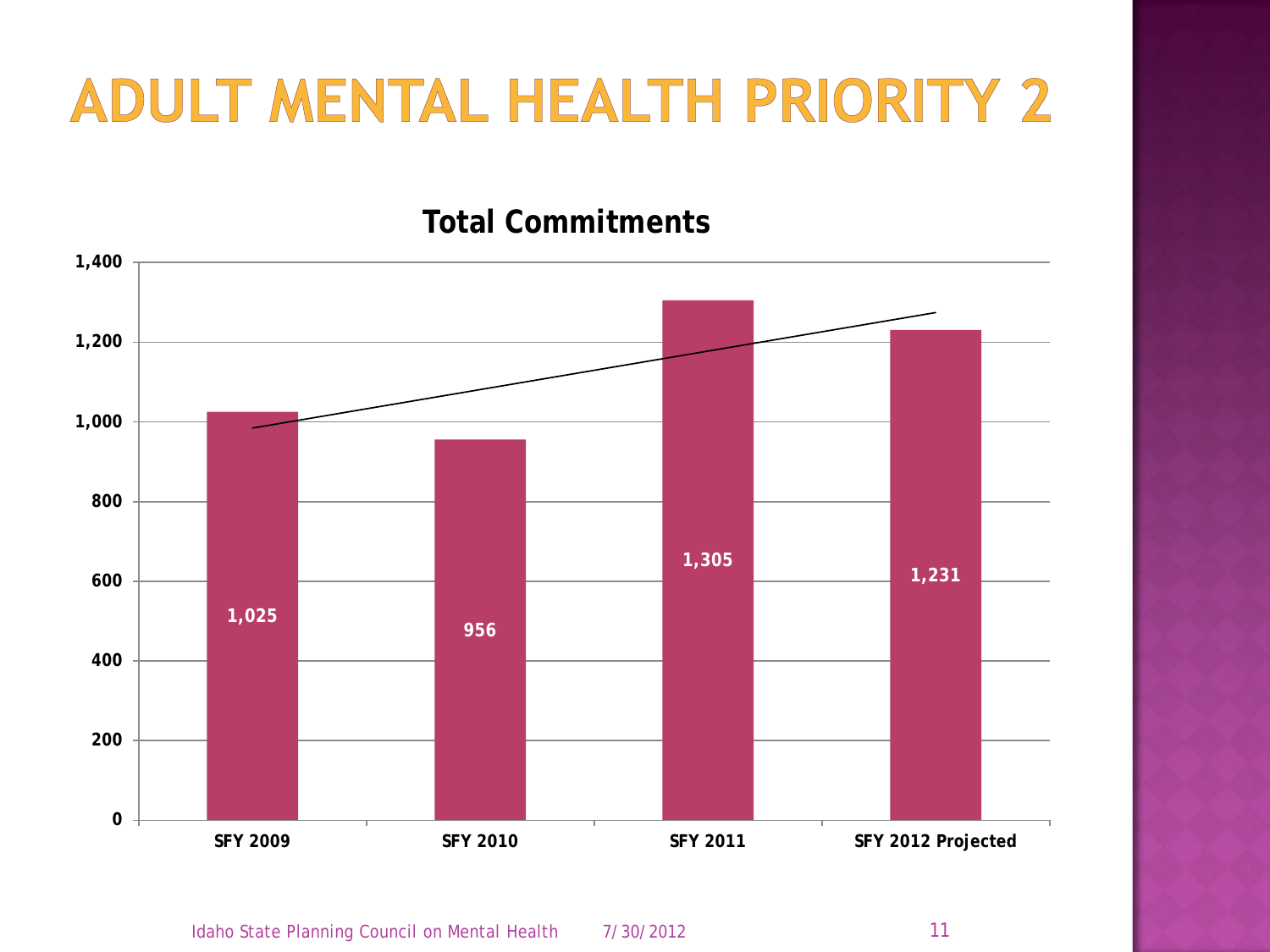**19-2524 Orders**

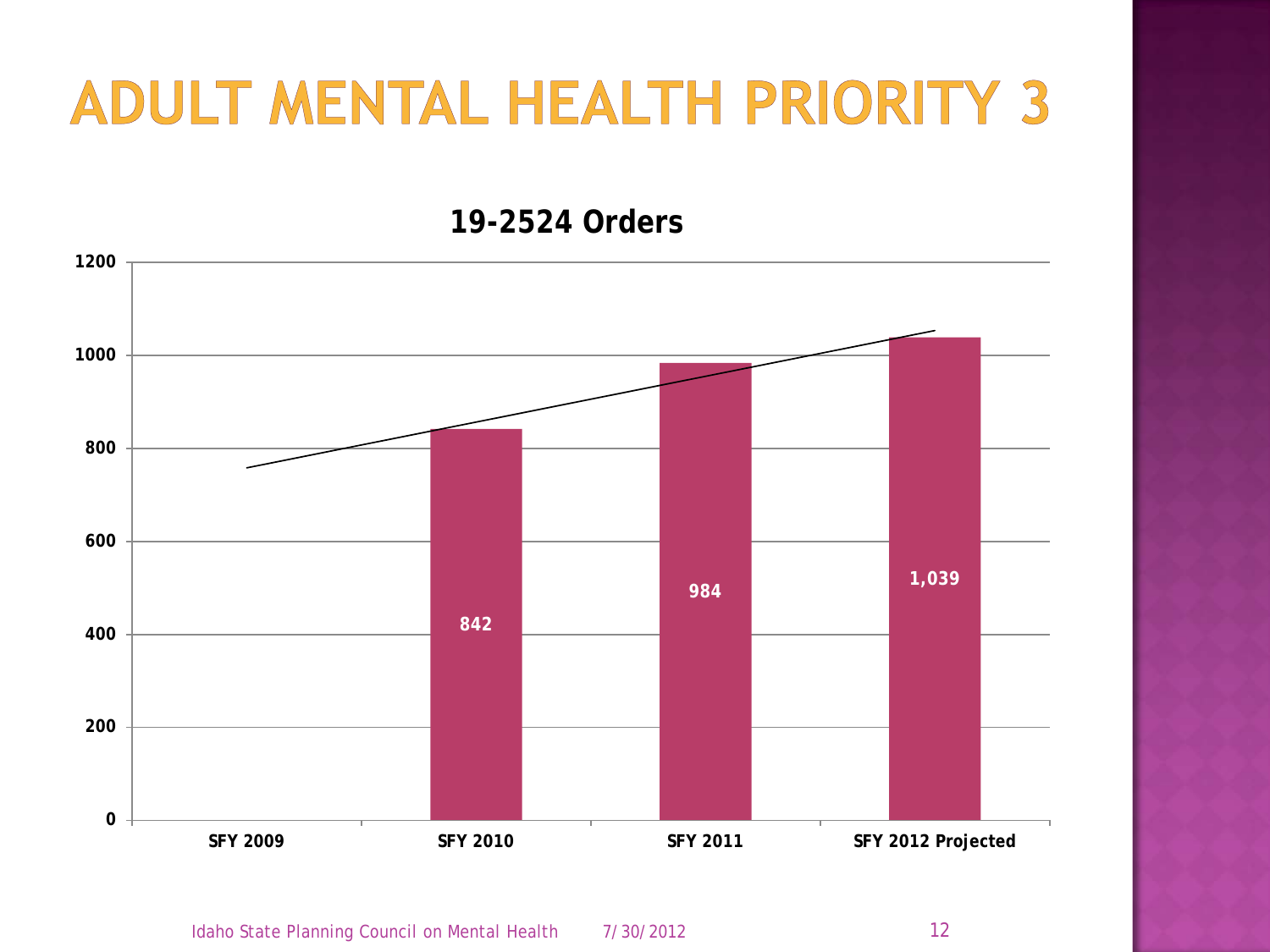#### **Mental Health Court Clients**

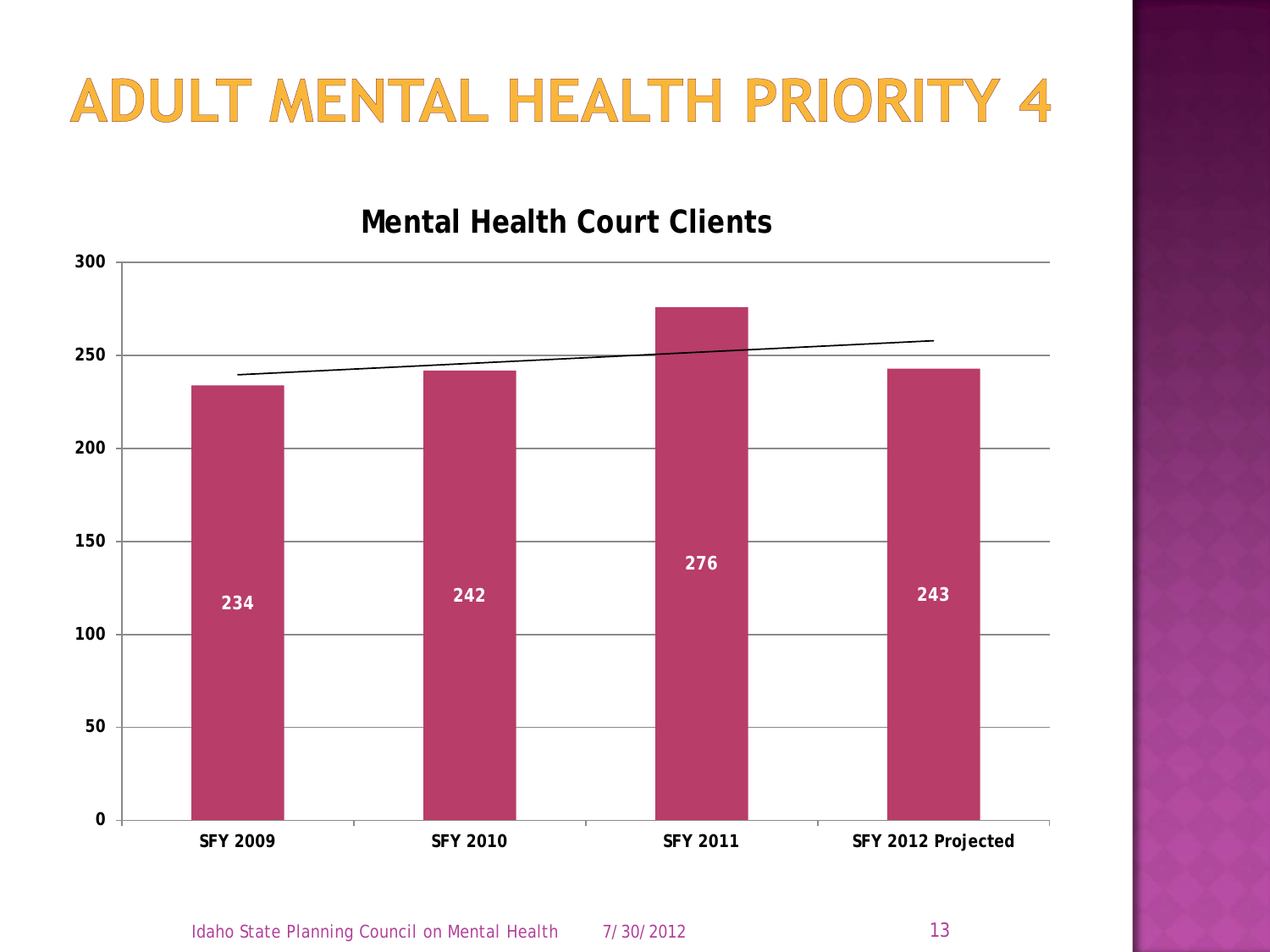#### **Total Voluntary**

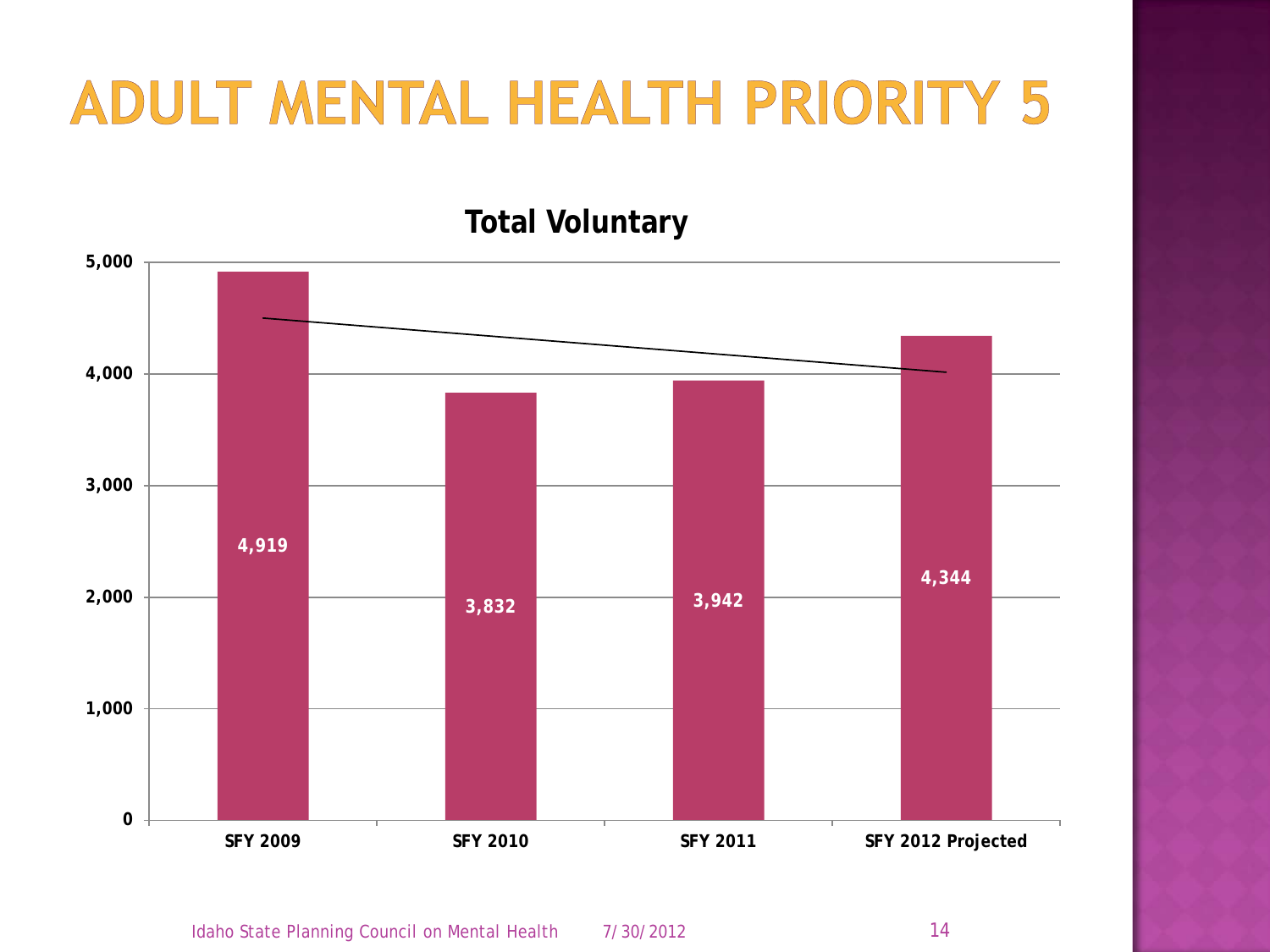### AS WE MOVE TOWARD MENTAL **HEALTH MANAGED CARE**

We are concerned about and will monitor:

- 1. Participant Assessment and Eligibility
- 2. Definition of "Necessary Services" Including what is an emergency service?
- 3. Reinvestment savings grow the program to save additional money
- 4. Openness to new approaches, not just traditional services
- 5. "Gatekeeper" need a local contact to address local issues
- 6. Integration of services: mental health physical health, and substance abuse Include consumer input – including peer to peer support
- 7. Engage the community
- 8. Quality?

Sufficient providers in rural areas?

Good, objective data – does the system result in recovery?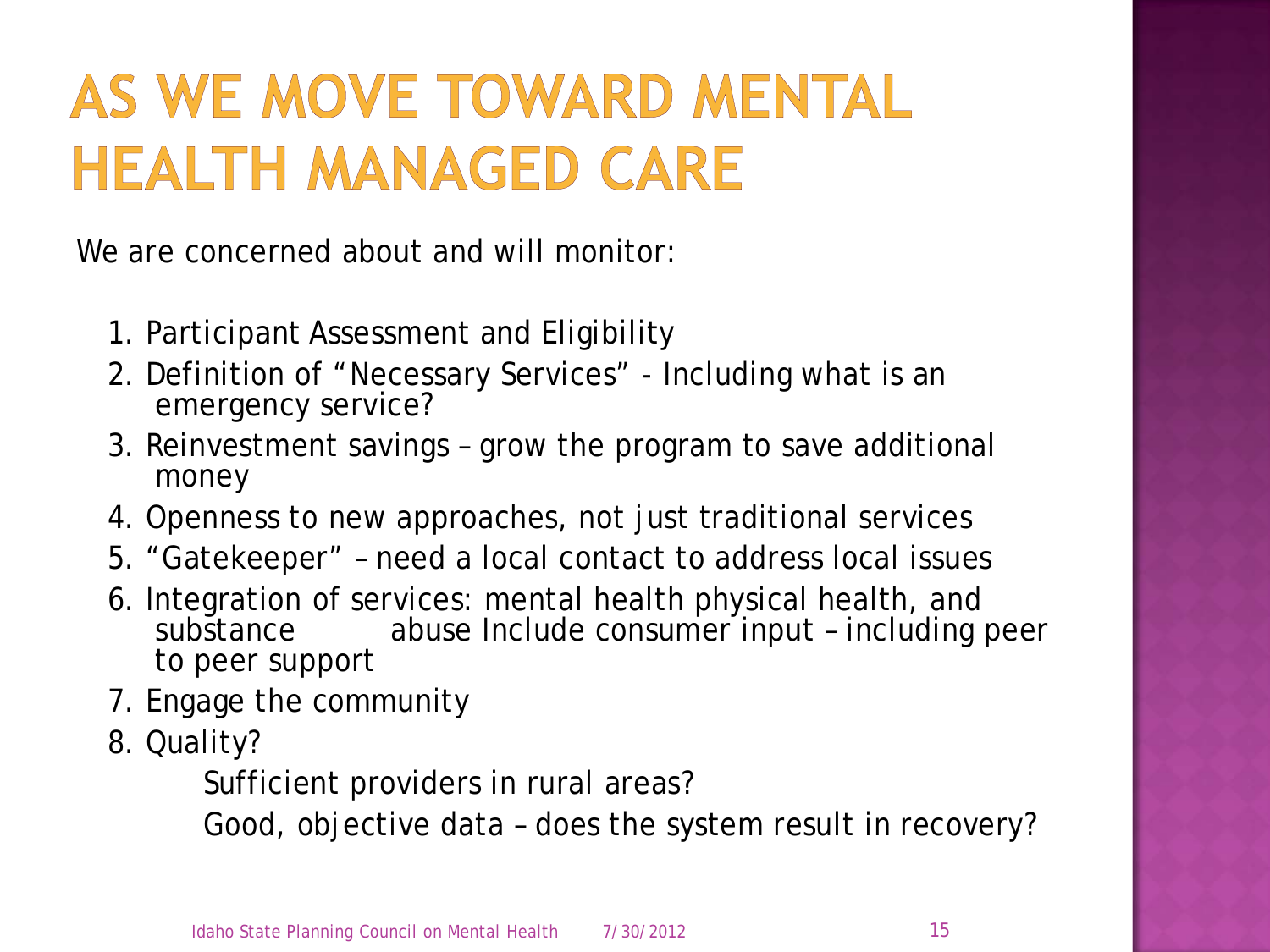

- Provide our citizens and families affected by mental illness with:
	- Health
	- Home
	- Purpose
	- Community